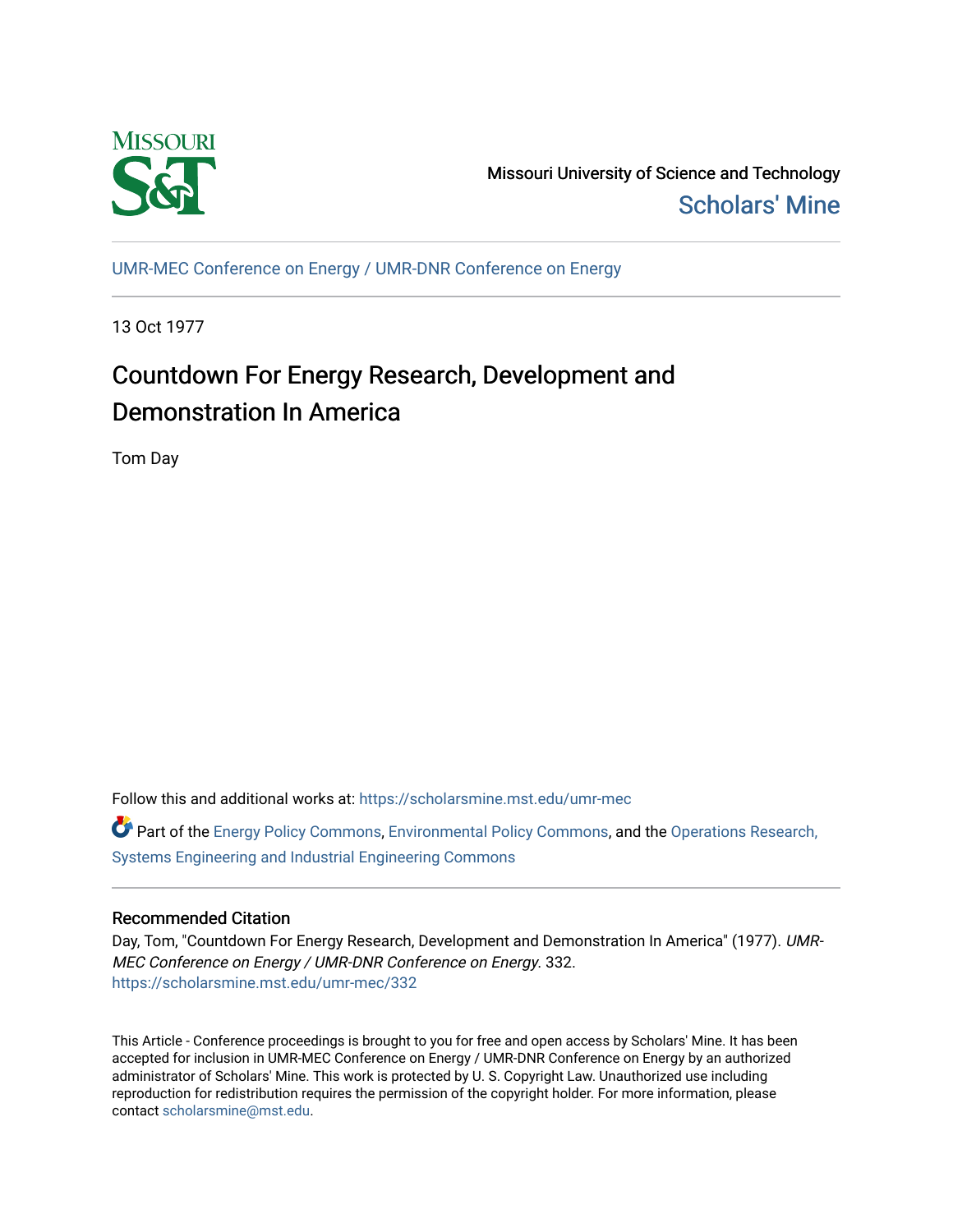#### COUNTDOWN

## FOR

## ENERGY RESEARCH, DEVELOPMENT AND DEMONSTRATION

#### IN AMERICA

#### Tom Day Missouri Energy League Fulton, Missouri

#### Abstract

The energy research business is rapidly developing an appreciation of time elements which indicate that in order for "a system" to compete with the big five prime fuels for the generation of electric energy, 1982 is going to be a critical year whereby RD & D efforts must provide on-line results.

#### INTRODUCTION

Identifying the energy problem in this country is the greatest difficulty in solving it. This handicap of identification is caused by a lack of awareness toward real and pressing energy issues of cost and supply. Whatever happened to Project Independence? The realities of supply and demand surpassed the mare's nest of tidy assumptions regarding our energy resource capabilities.

This identity crisis also extends to the laboratory. Researching energy alternatives has resulted in an attitude development which I feel represents a new research philosoply -- having to maintain the basics in basic research and liking it.

Basing comparative evaluations on costper-unit basis is the cleansing agent. A cost/benefit ratio concept is difficult to sell on the laboratory bench because cost options are discussed as the aftermath of a project and very seldom as cost control at the pre-investigatory level. This is the energy business and cost control can point the way in spite of wearisome group leaders and customary viewpoints of some directors with personally confined truth drives.

In this energy business, with which we have surrounded ourselves, I wish to reduce this new research philosophy to a simple colloquialism: inverse bare-bones. Rather then starting with the physical flow of an idea to hopefully reach a

**636**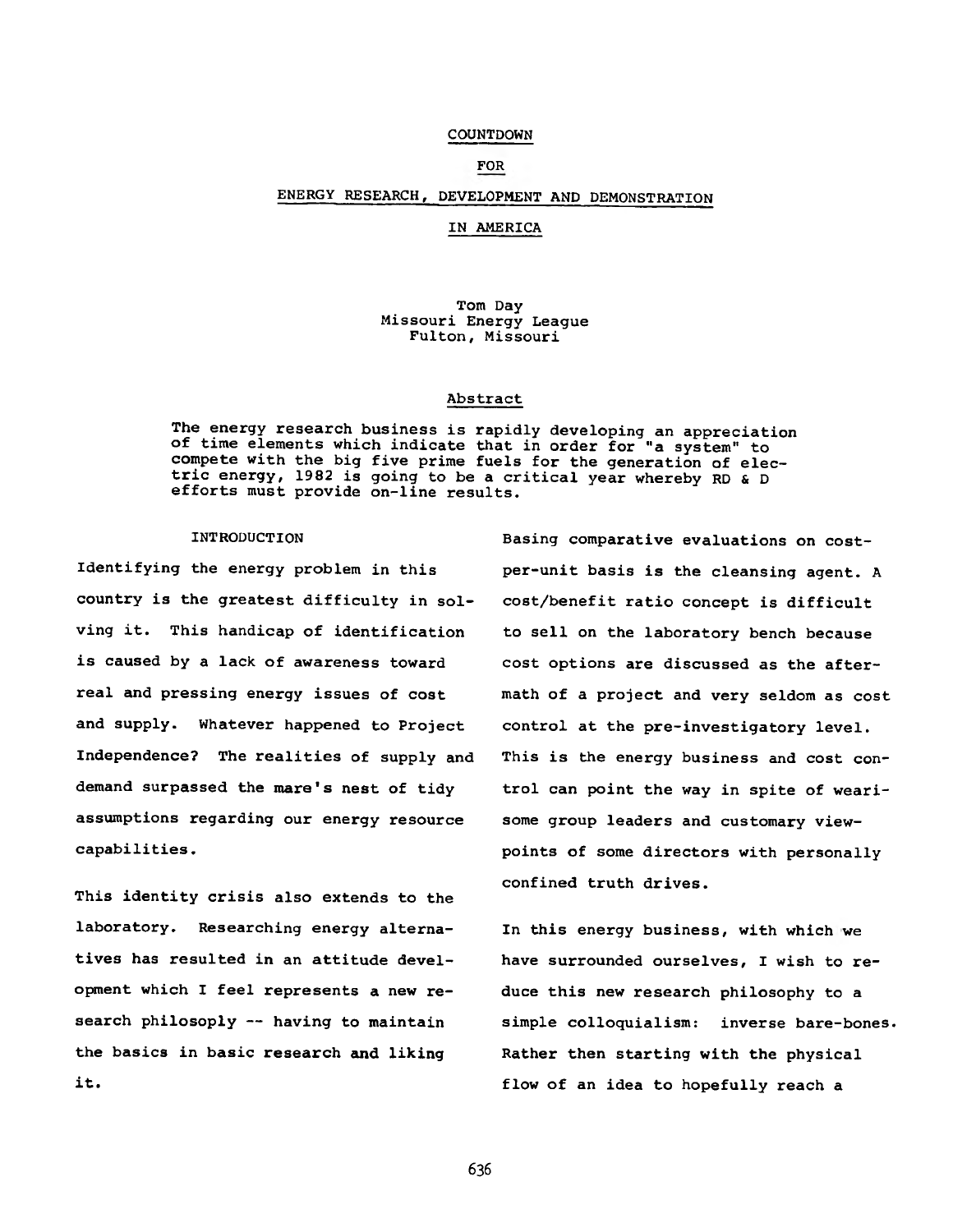reasonable cost comparison, begin with the target cost of the idea, whether this is in dollars per million BTUs or cents per kilowatt-hour, work the creative process in reverse. What sticks and what falls through will depend on the confines or dollar limits which you impose. One of the benefits of such a path is the ingredient which money cannot buy and that is TIME. By taking the conventional path of R & D, the process of idea-to-productto-cost chain, extended research is in-

evitable because the goal of cost reduction is a continuing task. By using the inverse method, the bare-bones path is achieved with cost reduction as a side benefit.

One of the more noticeable deficiencies in energy research results is the method of producing electric power from centrali zed points of distribution. There have been no significant gains to improve the loading characteristics of electric power plants.

| Table A. | BTU Loading Spectrum of Thermal Sources for Electric |  |  |  |
|----------|------------------------------------------------------|--|--|--|
|          | Energy Production.                                   |  |  |  |

|                                       | <b>INPUT</b> | <b>BTUs</b> | 1 kWh                      | <b>OUTPUT</b>    |
|---------------------------------------|--------------|-------------|----------------------------|------------------|
| NATURAL GAS                           | High Rate    | 58,333      | 5.8%                       |                  |
|                                       | Low Rate     | 4,906       | 69.58                      |                  |
| $\overline{2}$<br>FUEL OIL            | High Rate    | 62,100      | 5.5%                       |                  |
|                                       | Low Rate     | 6,511       | 52.48                      |                  |
| 3<br>COAL                             | High Rate    | 17,478      | 19.58                      |                  |
|                                       | Low Rate     | 10,319      | 33.0%                      |                  |
| Smith Constant                        |              | 10,250      | 33.48                      |                  |
| <b>NUCLEAR FISSION</b>                |              | 10,500      | 32.38                      | <b>3412 BTUS</b> |
| <b>NUCLEAR FUSION</b>                 | (Estimated)  | 7,500       | 45.58                      |                  |
| (Magnetrohydrodynamics)<br><b>MHD</b> |              | 6,800       | 50.0%                      |                  |
|                                       |              |             |                            |                  |
| Energy RD & D Target                  |              | 3,750       | 90.08                      |                  |
| Not in this World                     |              | 3,412       | 100.08                     |                  |
|                                       |              |             | Conversion<br>Efficiencies |                  |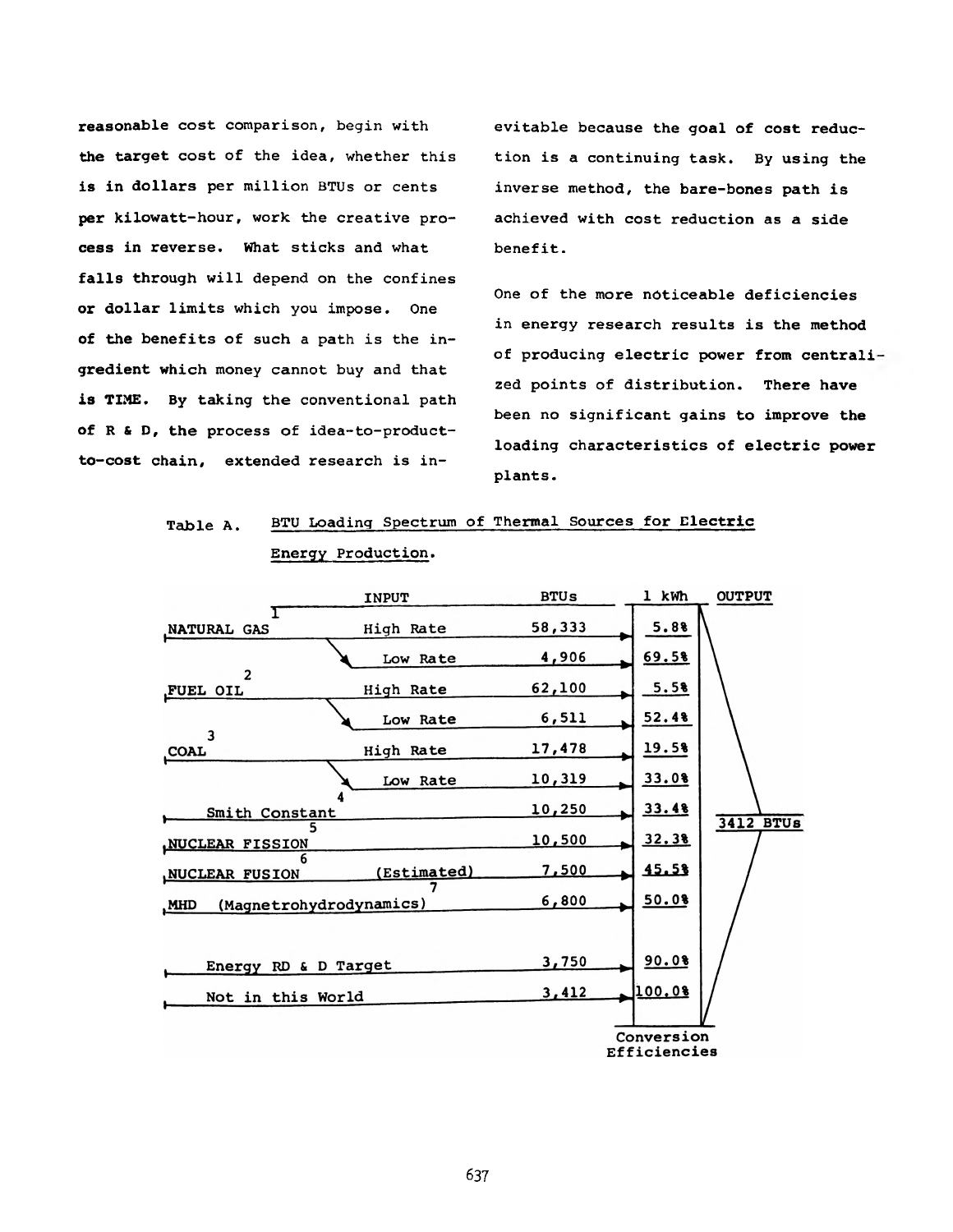While many billions of dollars are being watt-hours of electric energy in this spent on related distribution and pollu- country were produced from thermal fuels tion control, 88.4% or 1.8 trillion kilo- in 1976. (Table A)

Table B. U.S.A. Peak Demand Data in Megawatts and Production History in trillion kWh with generation capability per given year. % of variation given.

| <b>YEAR</b> | SUMMER PEAK | <b>WINTER PEAK</b> | CAP     | PRODUCTION |
|-------------|-------------|--------------------|---------|------------|
| 1970        | 267,516     | 241,849            | 332,667 | 1.494      |
| 1971        | 284,757     | 254,642            | 360,004 | 1.613      |
| 1972        | 311,102     | 283,108            | 386,991 | 1.752      |
| 1973        | 335,340     | 287,056            | 424,014 | 1.860      |
| 1974        | 340,778     | 294,351            | 456,979 | 1.867      |
| 1975        | 348,318     | 322,222            | 482,546 | 1.916      |
| 1976        | 362,077     | 340,689            | 501,705 | 2.037      |
| 1977        | 395,208     | 359,903            | 534,234 | 2.180      |
| 1978        | 420,696     | 383,433            | 561,686 | NA         |
| 1985        | ?           | 7                  | 850,000 | 3.50       |

|      | Average Annual Growth Rate |      |      |
|------|----------------------------|------|------|
| 5.9% | 6.08                       | 6.8% | 4.98 |

Sources: Edison Electric Institute and National Electric Reliability Council

| values for Table A based on the Smith Constant of |                                                 |  |                                            |  |  |  |  |                                             |                                                |
|---------------------------------------------------|-------------------------------------------------|--|--------------------------------------------|--|--|--|--|---------------------------------------------|------------------------------------------------|
|                                                   | 10,250 BTUs/kWh <sub>e</sub> . $(10^{15}$ BTUs) |  |                                            |  |  |  |  |                                             |                                                |
|                                                   | 1970                                            |  |                                            |  |  |  |  |                                             | 1971 1972 1973 1974 1975 1976 1977  1985       |
|                                                   |                                                 |  |                                            |  |  |  |  | OIL 2.02 2.44 3.03 3.51 3.37 2.96 3.51 3.81 | 4.77                                           |
| <b>COAL</b>                                       |                                                 |  |                                            |  |  |  |  |                                             | 7.25 7.03 7.55 8.31 8.43 8.74 9.78 10.57 16.80 |
|                                                   |                                                 |  | NG 3.88 4.27 3.95 3.55 3.23 3.08 2.66 2.61 |  |  |  |  |                                             | 1.11                                           |
| NUCLEAR 0.22 0.37 0.55 0.86 1.15 1.74 2.43 2.92   |                                                 |  |                                            |  |  |  |  |                                             | 10.73                                          |
| <b>HYDRO</b>                                      |                                                 |  | 2.53 2.71 2.81 2.86 2.95 3.07 2.41 2.38    |  |  |  |  |                                             | 2.47                                           |

|  |  | Table C. An Estimate of BTU requirements to yield the production |  |  |
|--|--|------------------------------------------------------------------|--|--|
|  |  |                                                                  |  |  |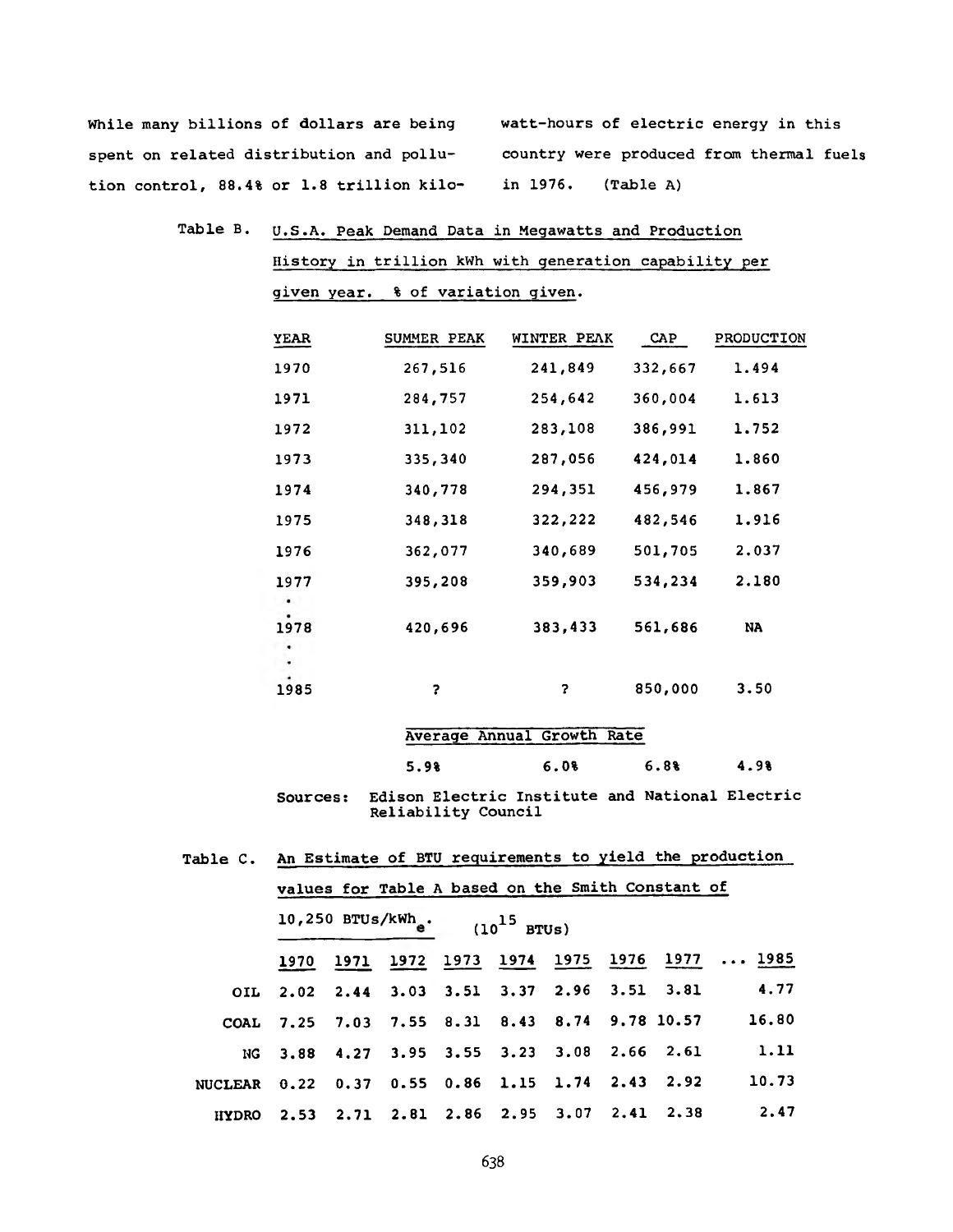1970 1971 1972 1973 1974 1975 1976 1977 ... 1985 OTHER  $-0$ -  $-0$ -  $-0$ -  $-0$ -15.90 16.82 17.89 19.09 19.13 19.59 20.8 22.3 36.0  $-0$ -  $-0$ -  $-0$ -  $-0$ - 0.18

In Table **c** the RD & D deficiency gap which I am speaking about is the obvious stretch of zeros for other means of generating electric energy on a commercial scale other energy alternatives, our future options than the big five; oil, coal, natural gas, nuclear and hydropower. Where are the solar power plants? Where are the hydrogen gas plants? Where are the fossil fuel conversion plants? Where are the new generator systems which yield 50% efficiency or better?

In a scenario developed by Basile and **8** Sternlight a rapid economic growth rate at **4.4%** per year average is placed from **1972** to **2000.** Electricity constitutes **42.2%** of the total energy base with only nuclear power, hydropower and Other generating three times the energy we are getting from conventional mixing of resources today. Natural gas, oil and coal are excluded from the projection.

*He* hear so much about cost problems and uncertainties of the future but I can assure you that we are approaching an era where I feel very confident it is going to be the Age of Certainty.

We are now certain that unless we come to grips with our own energy deficiencies we will never again have the opportunity

to control our economic and social destinies. We are now certain that without a concentrated effort of researching all will be restrictive. We are now certain that by being more dependent on imports of crude oil and other fuels, we are sacrificing needed research capital for short term solutions to our current energy supply demise. We are now certain that energy conservation techniques and gadgets will eventually give way to a new era of supply developments which promise hope, encouragement and the reality of energy goals from which to build and expand.

Dr. Gloria Caton and her staff at Oak Ridge National Laboratory, have put together the only nationwide comprehensive effort of reporting on research and development activities associated with future national energy needs. The project is updated every two years with a new "inventory" list and is distributed through the U.S. printing office. The next update, which will be the third edition, should be ready in February, 1978, with an estimated 8,300 items or projects. Time does not permit me to elaborate on this important subject matter, but a look at the subject categories will give you am idea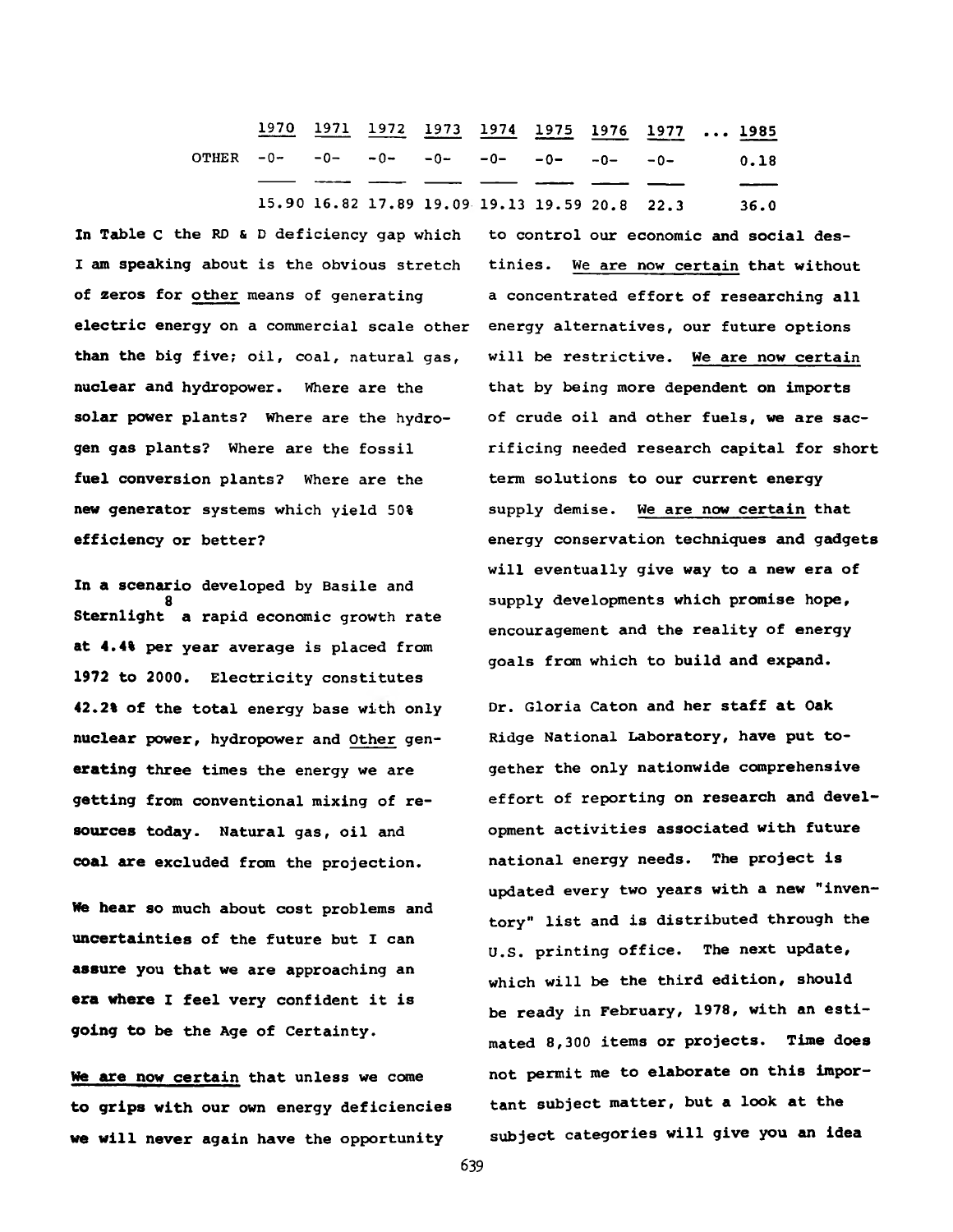of the topics covered. ( Table D) Current on a national scale to facilitate

Table D. Subject Categories-Inventory<br>Project of Energy Research

- 
- 
- 
- 

- 
- 
- 
- 
- 6. The Electric Power Research Institute distribution.
- c. Energy Uses
	- 1. Residential
	- 2. Commercial
	- 3. Industrial
	- 4. Transportation
	- 5. Agriculture
	- 6. Supply, Demand & Economic Studies
	- 7. Specialized Applications
	- 8. Pooled assessments
- d. Health & Ecological Effects
	-
	-
	-
	-

When the National Electrical Code was originated in 1897, the great Edison- How good if good enough? The present switch from Direct Current to Alternating gy research indicates that by the year

the transmission of this new form of energy. How ironic, that after so many years, a. Energy Sources we have found that the most efficient art-Fossil Fuels ificial light source is from a DC power Nuclear supply, namely High Pressure Sodium. And Solar the most efficient heating source we have Others is in the form of microwave, which is also b. Electric Power **from a DC** source. And what a turnaround 1. Preliminary & General Studies for the electric power industry as Minne-2. Generation Hardware & Systems sota Power & Light prepares for extensive 3. Transmission & Distribution Systems testing of a high voltage DC transmission 4. Storage & Conversion line some 456 miles long with inverters 5. System Planning at both ends to lower costs of AC power

#### CONCLUSION

Where do we go from here? As we enter the Age of Certainty we are certain that one day our nonrenewable fuel supplies as we know them, will be depleted. We will continue to debate among ourselves the extent of time remaining as economic and environmental trends shift on a sea of uncertain and unpredictable human events.

1. Environmental Systems The Cannot afford to be satisfied with 2. Biomedical Studies searching for the "ultimate" energy base 3. Radiation Effects as we Americans will have to shift from a 4. General Studies petroleum fortified economy to whatever results from our energy RD & D efforts.

Westinghouse debates centered around the projection concerning nuclear fusion ener-

**640**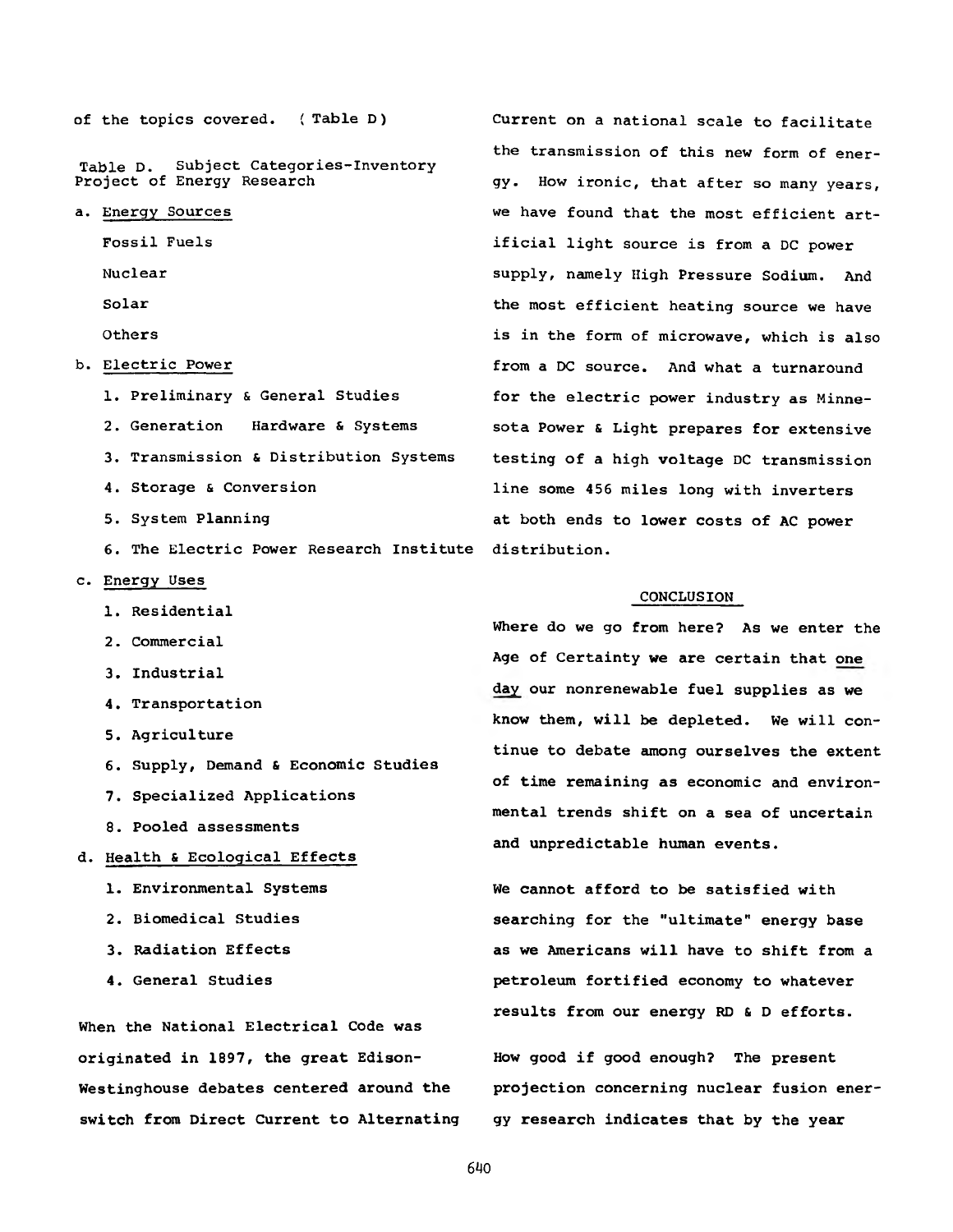2020 we will be off and running with the replacement for nuclear fission reactors. In spite of the stated benefits to be gained, one prospect poses to minimize the impact of this "progressive" venture. Somewhere within the heat exchange medium of a future fusion reactor, water will be heated to produce steam and the steam will turn the turbine and so forth ---. The change represents essentially no change because the cooling water requirements for such a thermal system are going to yield an estimated conversion:

7800 BTUs → 1 kWh → 3412 BTUs Cost governance and common sense will be the ultimate criteria for energy system developments in the industry. The closer to unity that we can bring the BTU conversion the more efficient and desirable such a system or combination of systems will be. Perfect unity cannot be achieved by wishful thinking or legislative mandates, because the Laws of Conservation of Mass and Energy and a few other rules of nature cannot be altered by man and rightly so. The marketing palatability of a "system" of the future will be based on a factor never before seriously considered in the energy industry -- putting equity into an energy system.

Time compressions and critical flow charts indicate that alternate energy resources must contribute between 180 and 200 billion BTUs of equivalent energy to the electric system by 1983 in order to be a viable addition by the year 2000. A viable addition for the item marked, as Other from Table c, regardless of what it is, must represent at least 30% of the prime energy base in the year 2000, which means that from 1983 to 2000 A.D. the "system" must contribute to the base and incrementing rate of 12% per year, compounding for 18 years. This exponential rate of improvement must account for increasing demand for electric power, replacement of obsolete equipment, and reduced ability of the government and industry to control conventional energy resources in the future.

We need to unlock the barriers which constrain freedom and nonconformity in our technological pursuits of new and hopefully better energy systems. Our future and more importantly, our children's future depends on freedom to explore the possibilities because our most difficult challenge is yet to be faced in our Age of Certainty: Will we control our energy needs in the future or will our energy needs control us?

### ACKNOWLEDGMENTS

1. I wish to thank Mr. Paul Rederer and his staff at the Edison Electric Institute (Economics and Statistics Department) in

**641**